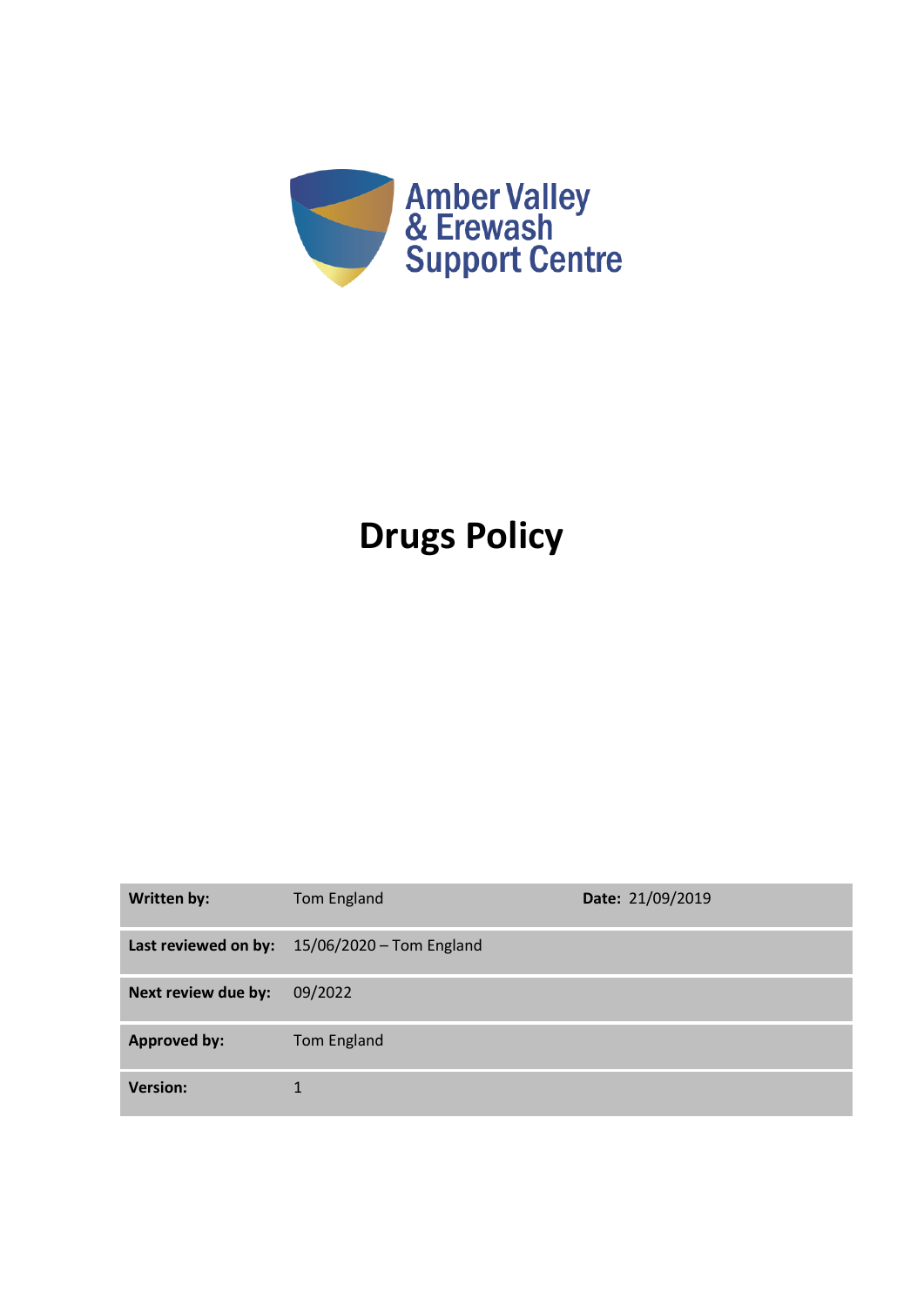The aim of this policy is to acknowledge and clarify the academy's role in drug prevention and education and ensure it is appropriate to pupils' needs. The policy provides information and guidance about drug education, as well as procedures to respond to any drug-related incident, for pupils, teachers, support-staff and outside agencies or individuals.

The policy aims to ensure that the approach taken on the issue of drugs is a whole-academy one and is part of our commitment and concern for the health and wellbeing of the whole academy community. Teachers will need to be confident and skilled to teach drug education and pupils need to receive up to date, relevant and accurate information as well as support.

This policy aims to make clear procedures for responding to and managing drug-related incidents.

Sanctions for incidents will be consistent with the academy's behaviour policy. This policy should also be read in conjunction with the SMSC , medicines , health and safety, smoking and SEND policies. This policy applies at all times to the academy premises, academy transport as well as academy visits/trips/residentials etc.

Definition: "Drugs" are taken here to mean those that are legal, such as alcohol, tobacco and solvents, over the counter and prescribed drugs, and illegal drugs such as cannabis, ecstasy, amphetamines, heroin, crack/cocaine, LSD, Novel Psychoactive Substances (NPS) and any other substances covered by the 1971 misuse of drugs act; psychoactive substances act 2016, or that is subject to a temporary class drug order(TCDO). The academy prohibits all substances having psychoactive effects on the brain: depressants, stimulants, cannabinoids, and hallucinogens.

The academy believes that the possession and or use of such drugs on site, during the academy day or while travelling to/from the academy is inappropriate. The drugs/substances covered by this policy are not to be bought, sold or otherwise exchanged or brought onto academy premises during the academy day, or while pupils are on academy visits. Individual exceptions may be made for pupils who require prescription medicines where appropriate.

Drug Education: The academy provides a planned drug education curriculum through the following subjects: Science and PSHE:

• In KS2 pupils learn the difference between legal and illegal drugs and their effects and risks.

• Key Stage 3, 11-14 year olds should be taught that abuse of alcohol, solvents, tobacco and other drugs affects health; that the body's natural defences may be enhanced by immunisation and medicines; and how smoking affects lung structure and gas exchange

• Key Stage 4, 14-16 year olds should be taught the effects of solvents, tobacco, alcohol and other drugs on body functions.

Other discretionary topics will be delivered through PSHE and outside agencies and will reflect knowledge, understanding, attitudes and social skills that will:

- Enable pupils to make healthy, informed choices
- Promote positive attitudes to healthy lifestyles
- Provide accurate information about substances
- Increase understanding about the implications and possible consequences of use and misuse
- Widen understanding about related health and social issues
- Enable young people to identify sources of appropriate advice and personal support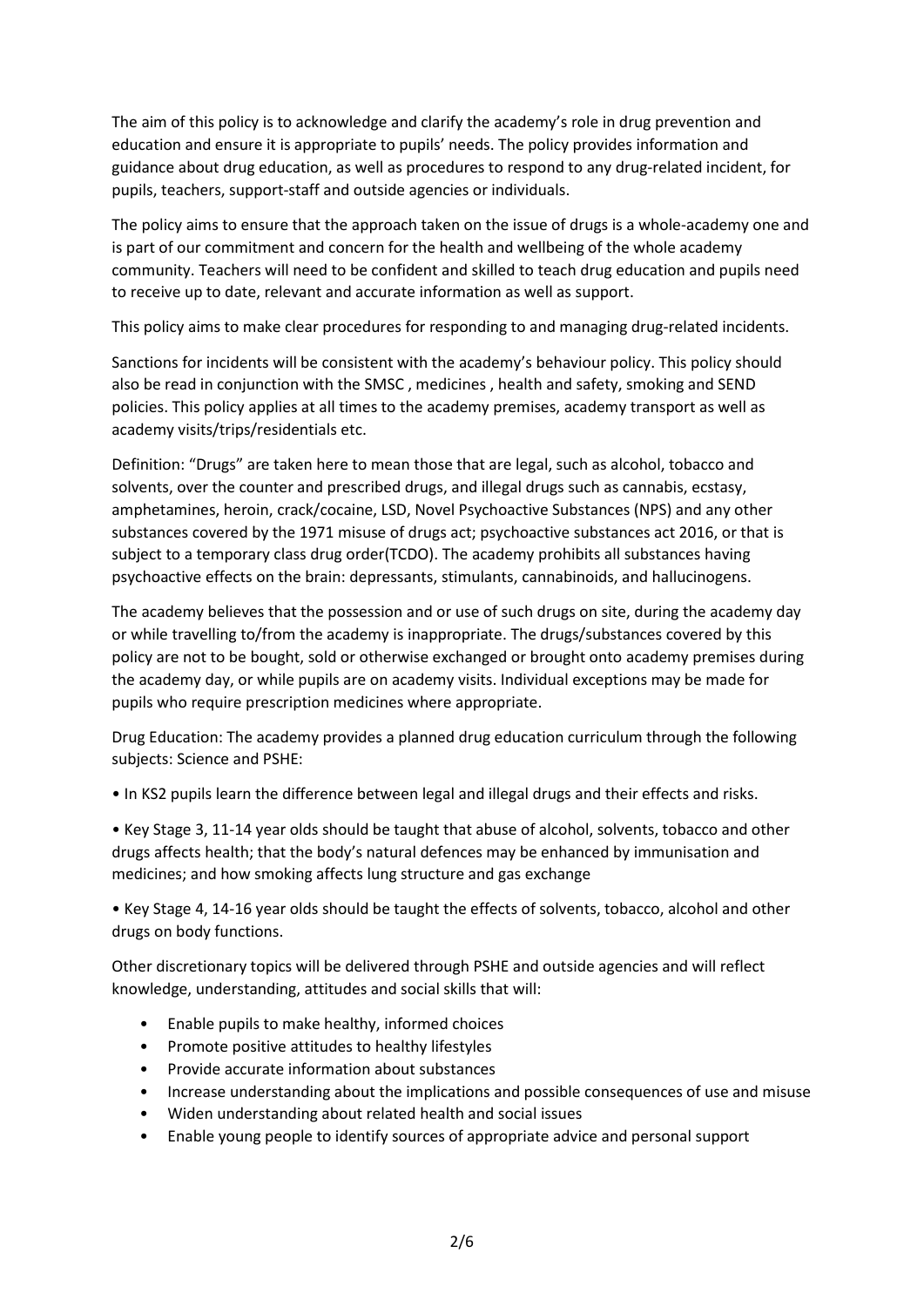Teachers and outside agencies will teach drug education. Such agencies should be used in a planned way and their contributions evaluated.

Teachers will have access to on-going advice, support and training as part of their own professional development. The academy actively cooperates with agencies such as the LA, police, health and drug agencies.

Statutory duty of the academy: the Headteacher takes overall responsibility for the policy and its implementation, for liaison with the Governing Body, parents/ carers, LA and appropriate outside agencies. The Headteacher will ensure that all staff dealing with substance issues are adequately supported and trained.

An academy cannot knowingly allow its premises to be used for the production or supply of any controlled drug (e.g. the preparation of, or smoking of cannabis). Where it is suspected that substances are being sold on the premises, details regarding those involved, and as much information as possible, will be passed to the police.

Implementation of the policy: where incidents involving substance misuse or supply on the premises/during the academy day occur, action will proceed as follows below.

The academy has adopted the procedures as laid out in Drugs: advice for schools (DFE-00001-2012

• Any medical emergencies will be dealt with as per Appendix A

• In cases of substance use/misuse or supply on the premises, during the academy day or during academy visits etc, the case will be discussed with the young person and a written record taken (see Appendix C); parents/carers will be informed by the Headteacher or an Assistant Headteacher as soon as possible. The support of outside agencies will be sought if appropriate

• If a young person admits to using or supplying substances off the premises, the appropriate action will be to inform their Assistant Headteacher who will inform the parents/carers. They will also pass the incident to the Headteacher.

• While there is no legal obligation to inform the police, they may also be involved at the discretion of the Headteacher in consultation with Governing Body members and staff who know the young person well.

• The academy will consider each incident individually and will employ a range of responses to deal with each incident. Specific cases will be managed as per Appendix B: all staff, pupils, parents/carers will be informed of these issues.

• The Governing Body will be involved in drug-related incidents as they are concerning other matters relating to the academy.

• The Headteacher will pass over information to Esteem head offices who will take responsibility for liaison with the media, where required.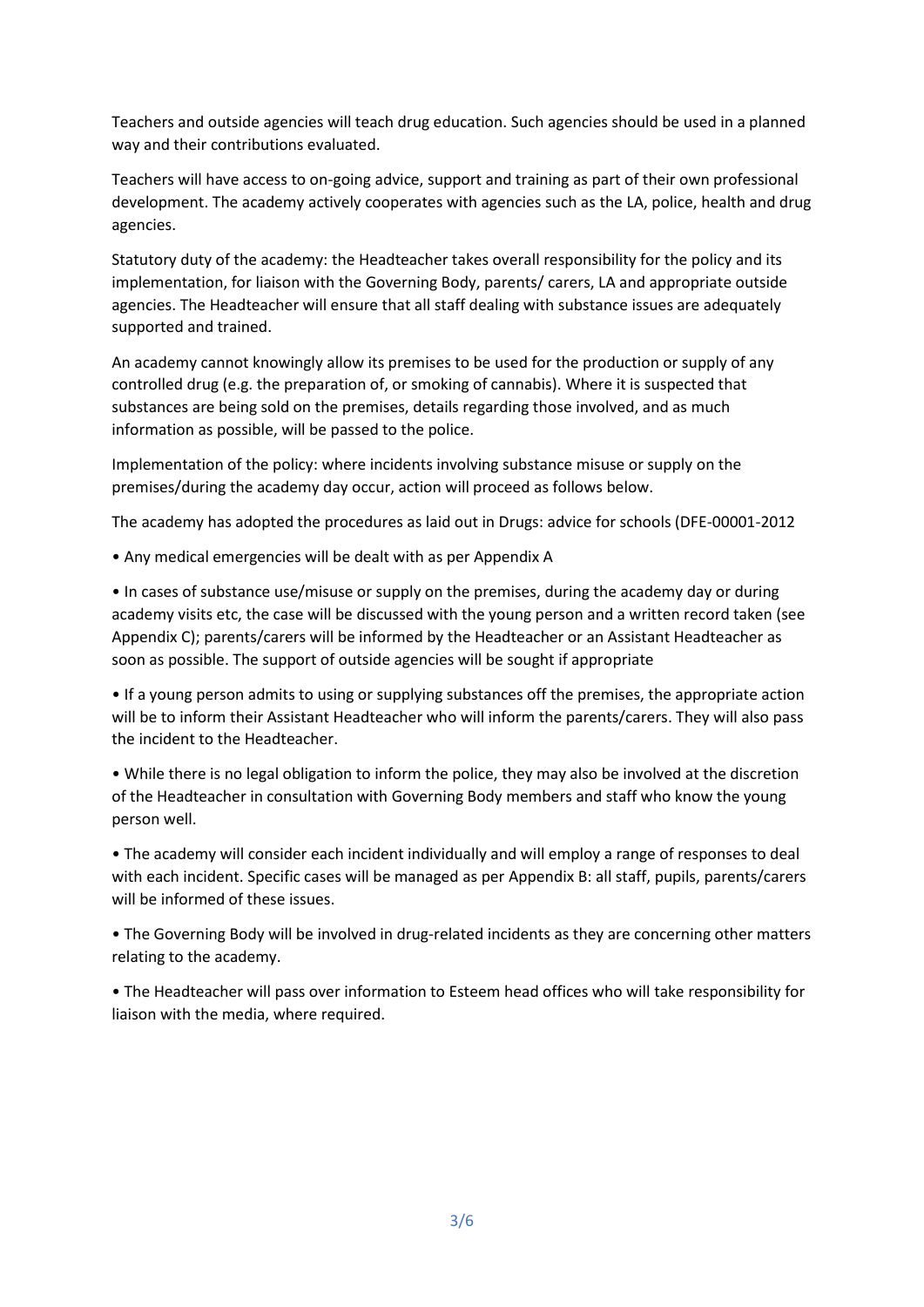## **Appendix A**

## **Drug situations – medical emergencies**

The procedures for an emergency apply when a person is at immediate risk of harm. A person who is unconscious, having trouble breathing, seriously confused or disorientated or who has taken any harmful toxic substance, should be responded to as an emergency.

The main responsibility is for the pupil at immediate risk, but you also need to ensure the wellbeing and safety of others. Put into practice the academy's first-aid procedures. If in any doubt, call medical help.

## Always:

- Assess the situation
- If a medical emergency, send for medical help and ambulance

Before assistance arrives

- If the person is conscious:
- Ask them what has happened and to identify any drug used
- Collect any drug sample and vomit for medical analysis
- Do not induce vomiting
- Do not chase or over-excite them if intoxicated from inhaling a volatile substance
- keep them under observation, warm and quiet

If the person is unconscious:

- Ensure that they can breathe and place in the recovery position
- Do not move them if a fall is likely to have led to spinal or other serious injury which may not be obvious
- Do not give them anything by mouth
- Do not attempt to make them sit or stand
- Do not leave them unattended or in charge of another pupil
- Notify parents/carers

For needle stick(sharps) injuries:

• Encourage wound to bleed. Do not suck. Wash with soap and water. Dry and apply waterproof dressing

• If used/dirty needle seek advice from a doctor

When medical help arrives

- Pass on any information available, including vomit and any drug samples
	- Complete a medical record form as soon as you have dealt with the emergency.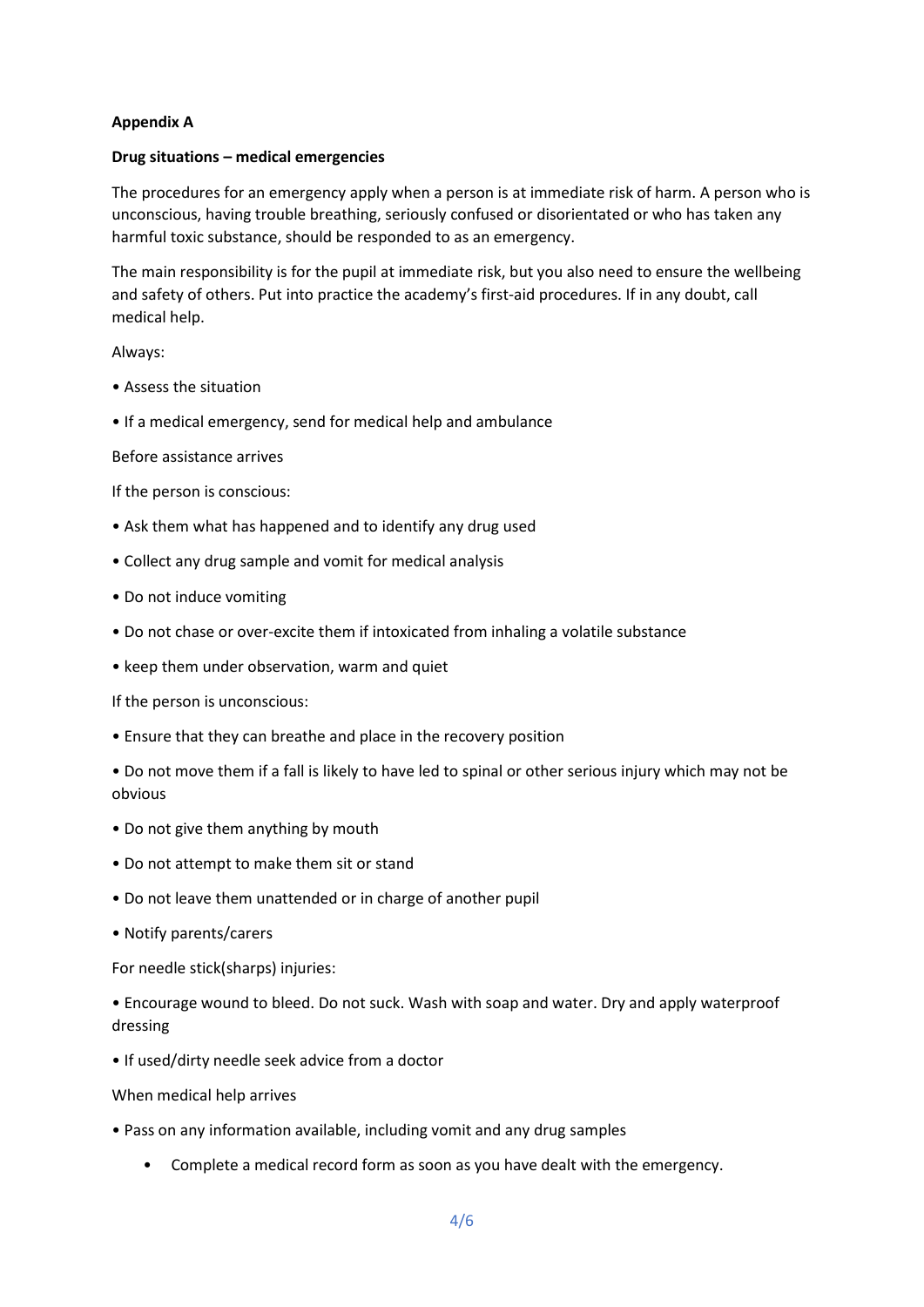"Drugs" refers to all drugs including medicines (prescription and "over the counter"), volatile substances, alcohol, tobacco, Novel Psychoactives and illegal drugs.